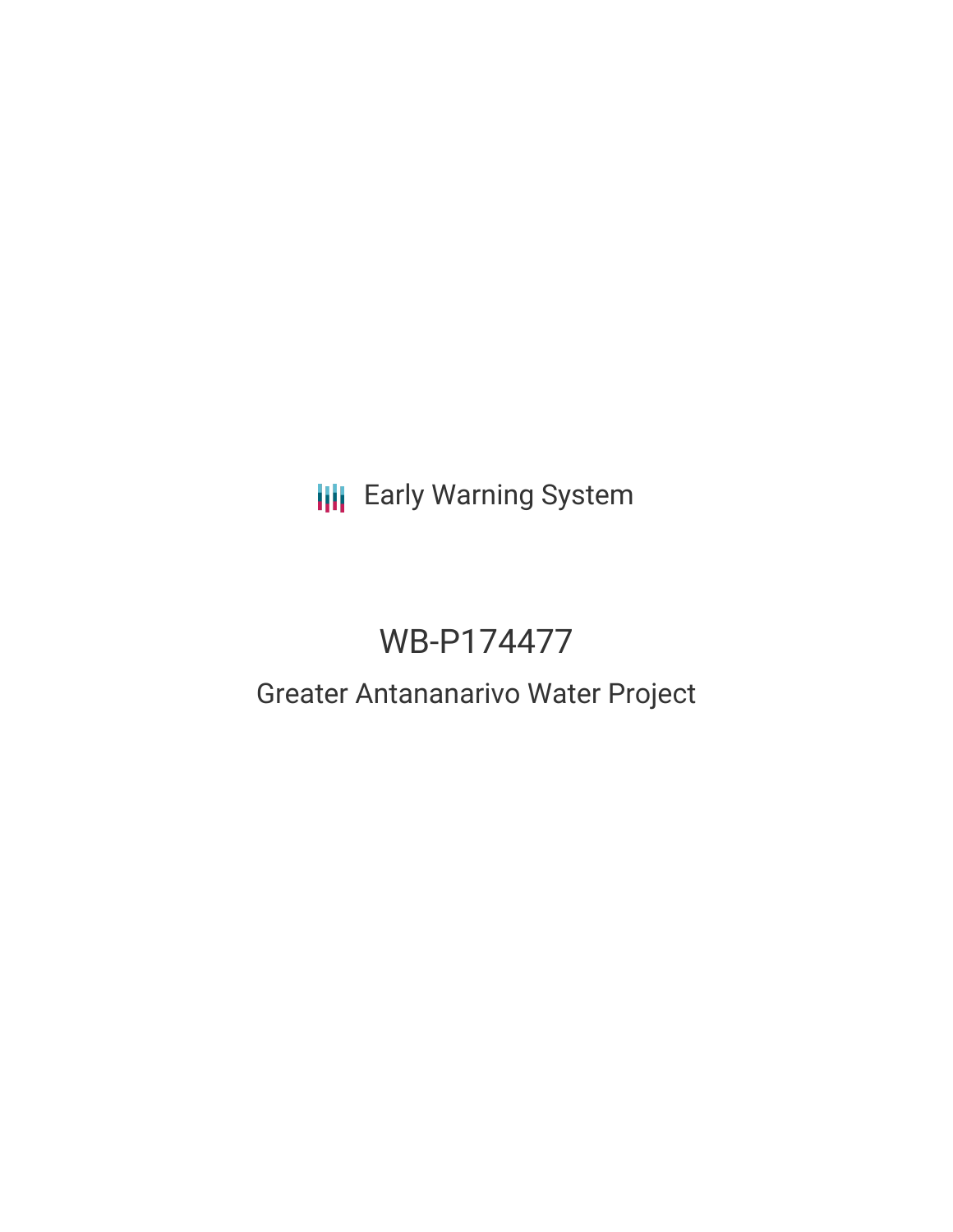

### **Quick Facts**

| <b>Countries</b>               | Madagascar                                      |
|--------------------------------|-------------------------------------------------|
| <b>Financial Institutions</b>  | World Bank (WB)                                 |
| <b>Status</b>                  | Proposed                                        |
| <b>Bank Risk Rating</b>        | U                                               |
| <b>Voting Date</b>             | 2021-12-15                                      |
| <b>Borrower</b>                | Ministère Eau, Assainissement et Hygiene (MEAH) |
| <b>Sectors</b>                 | <b>Water and Sanitation</b>                     |
| <b>Investment Amount (USD)</b> | \$150.00 million                                |
| <b>Project Cost (USD)</b>      | \$150,00 million                                |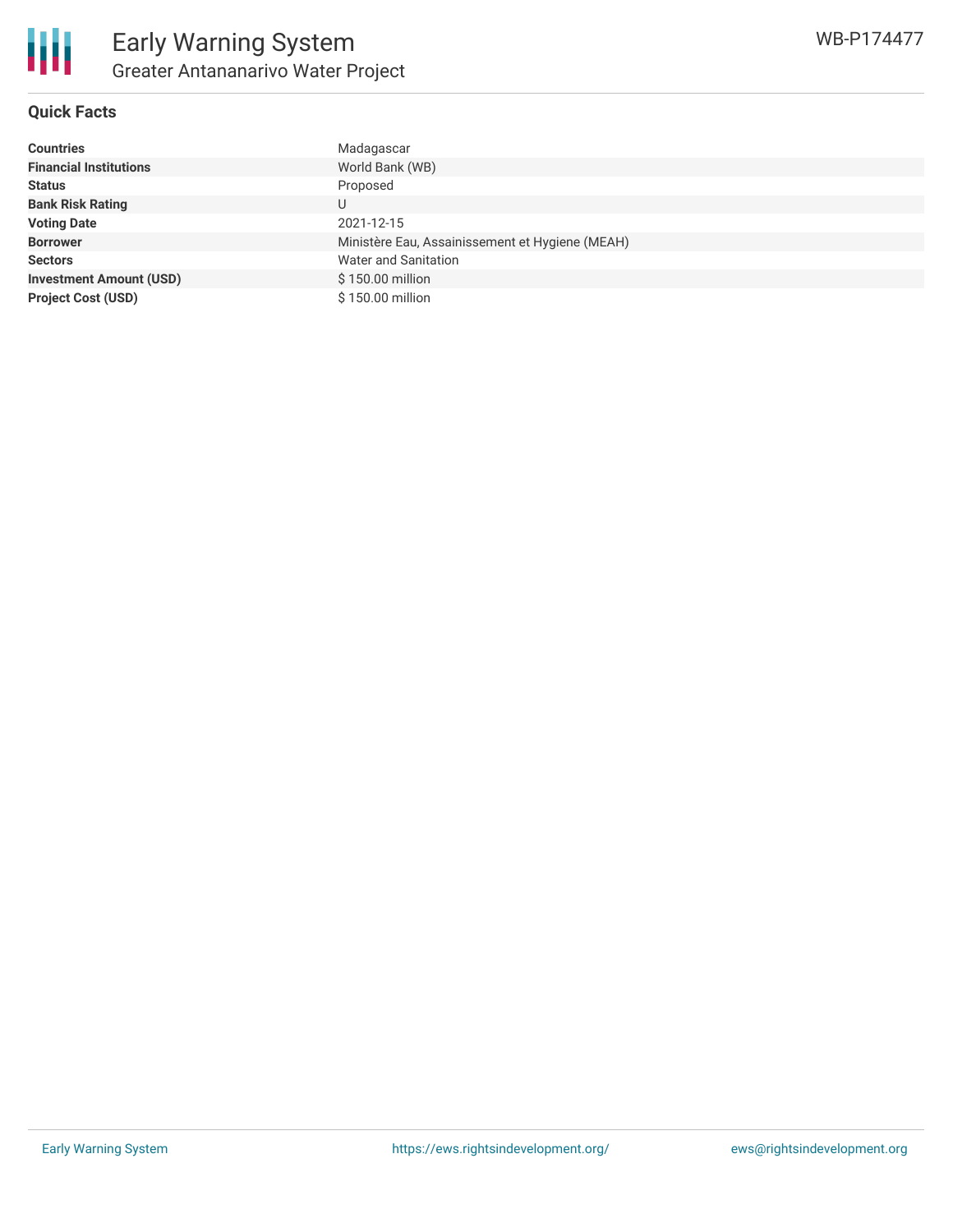

towns.

**Project Description**

The project development objective is to increase access to clean water in Greater Antananarivo area and select secondary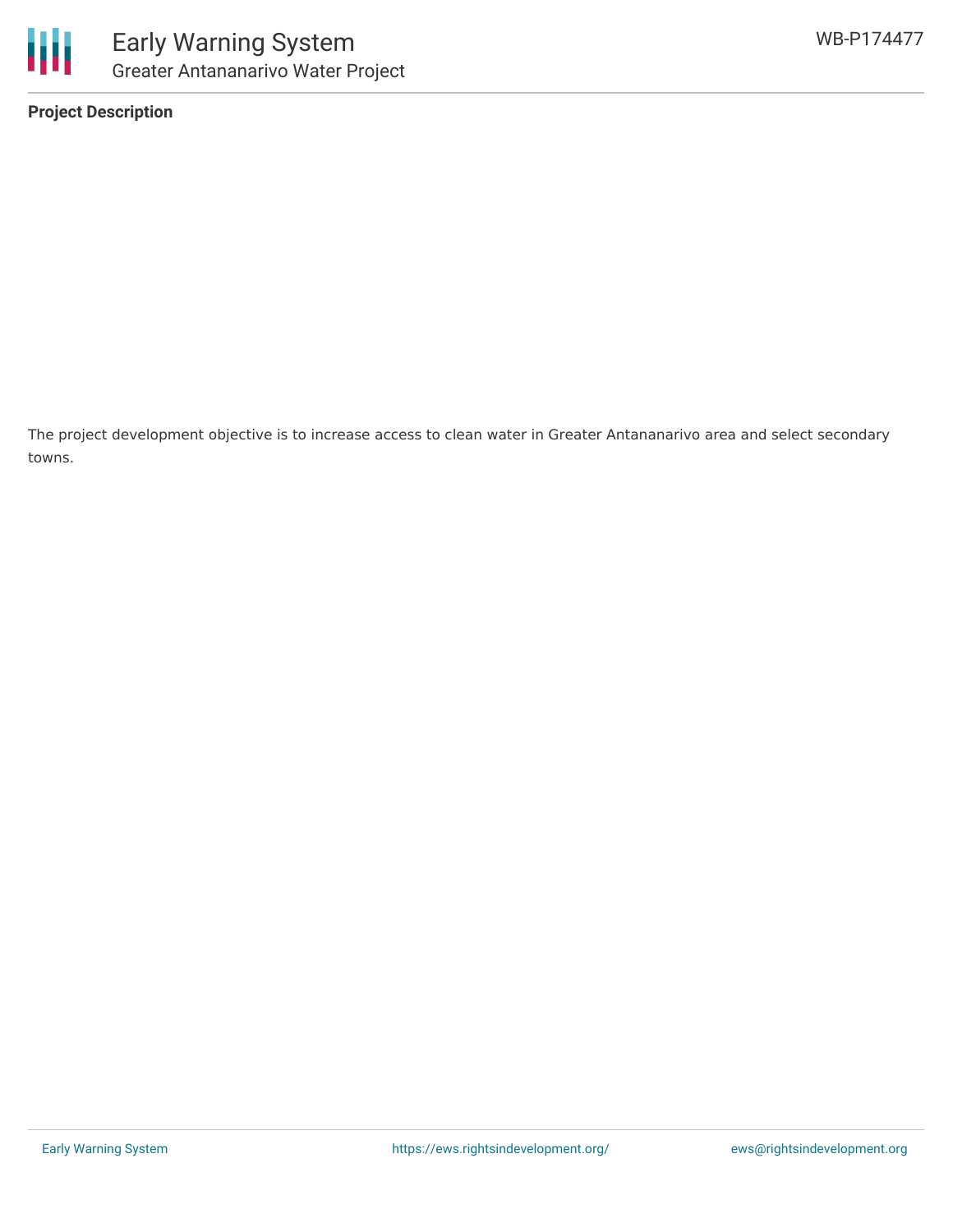

### **Investment Description**

World Bank (WB)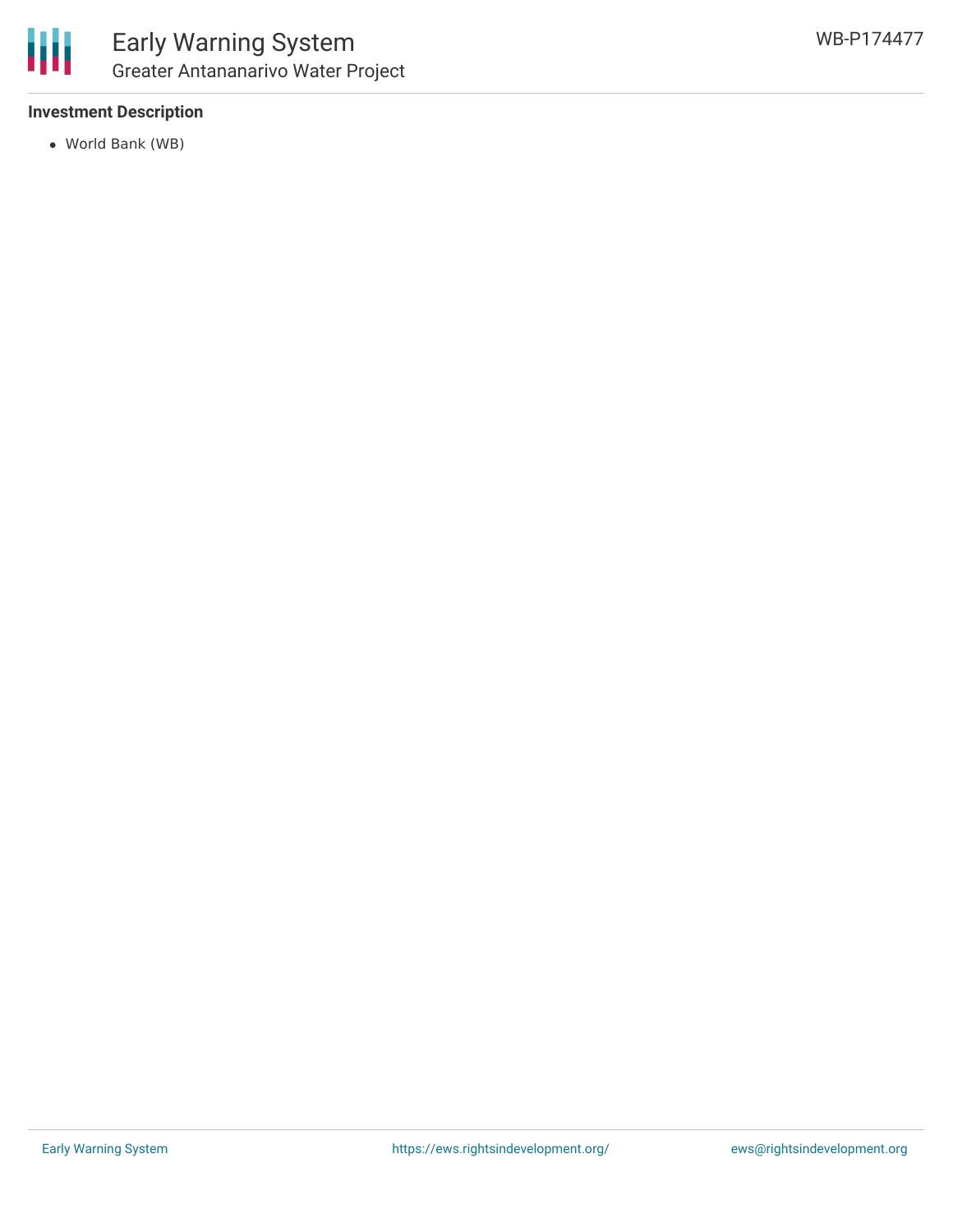

## **Contact Information**

Contact: Pierre Francois-Xavier Boulenger

Title: Senior Water Supply and Sanitation Specialist Telephone No: 5333+2335 / 258-21-482335

Email: pboulenger@worldbank.org

## ACCESS TO INFORMATION

To submit an information request for project information, you will have to create an account to access the Access to Information request form. You can learn more about this process at: https://www.worldbank.org/en/access-toinformation/request-submission

## ACCOUNTABILITY MECHANISM OF THE WORLD BANK

The World Bank Inspection Panel is the independent complaint mechanism and fact-finding body for people who believe they are likely to be, or have been, adversely affected by a World Bank-financed project. If you submit a complaint to the Inspection Panel, they may investigate to assess whether the World Bank is following its own policies and procedures for preventing harm to people or the environment. You can contact the Inspection Panel or submit a complaint by emailing ipanel@worldbank.org. Information on how to file a complaint and a complaint request form are available at: https://www.inspectionpanel.org/how-tofile-complaint